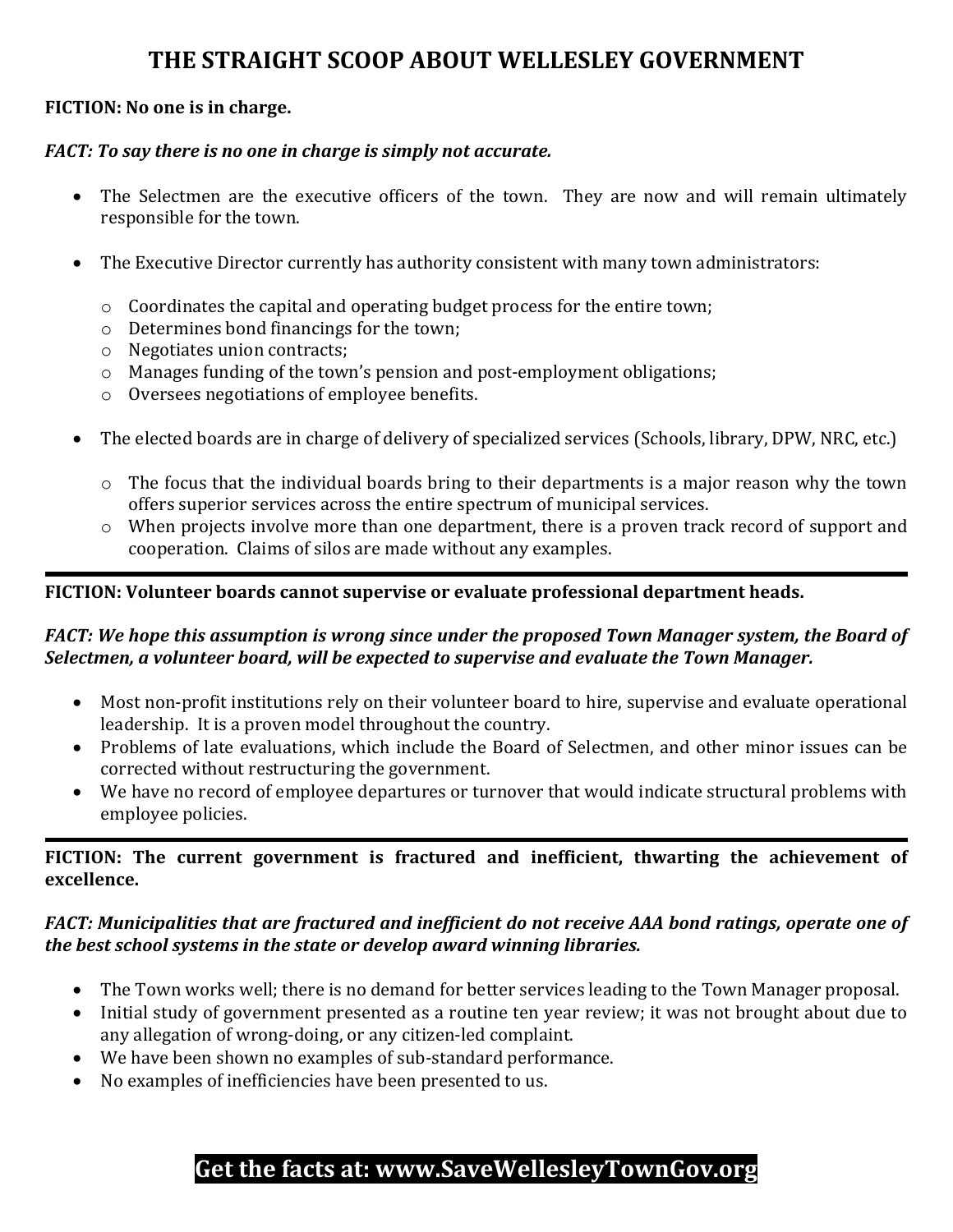## **FICTION: A Town Manager will bring the budget under control**.

## FACT: Town Meeting is required to pass a balanced budget each year. Any growth beyond the 2½ % cap *is a result of citizen‐approved increases.*

*There are no identified areas for cost control suggested by the Study Committee.*

- The combined budgets of the additional departments that would come under the Town Manager are \$12 million out of a total budget of \$152 million. Our Executive Director is already responsible for \$73 million, including general government services, public safety, employee benefits and capital/debt.
- These additional department budgets (DPW, Library, Rec, BOH and NRC) have grown at less than 2.5% per year for the last 20 years.
- The drivers of the town's budget increases of \$100 million over the last 20 years are:
	- o **Schools** (\$43 million increase) due to a 30% increase in school aged children; cost of Special Education, an unfunded state mandate; and new program initiatives approved by the voters in overrides;
	- o **Capital and debt** (\$16 million increase) growth due to new high school, acquisition of North 40 and 900 Worcester, and deferred maintenance on town buildings;
	- o **Employee benefits** (\$23.5 million increase) due primarily to the increased cost of health insurance.
- School budgets are the responsibility of the School Committee, not the Town Manager. Debt has already been incurred and must be paid. Employee benefits have risen for everyone and the town has taken many initiatives to reduce their costs.

## **FICTION: No one has final authority over the budget.**

## *FACT: Town Meeting currently has the final authority over the budget and will continue to have that authority.*

• If the Town Manager has the final authority, the downside is that **all boards, including schools**, will be subject to line item veto in preparing final budgets.

**FICTION: A town manager will provide professional, consistent supervision of town employees.** 

## *FACT: Department heads are now and will continue to be responsible for the supervision and professional growth of the employees under them.*

*The Town Manager will have 19 direct reports, too large a number to expect significant mentoring.*

- Supervision of some department heads will be delegated to deputies, who may not provide consistent supervision and who will add another layer of bureaucracy and permanent cost.
- Town Manager will appoint the HR Director and he/she will propose policies to HR Board, which will not have independent authority. There will be no independent review of how Town Manager deals with personnel issues and so no assurance Town Manager will be professional or consistent.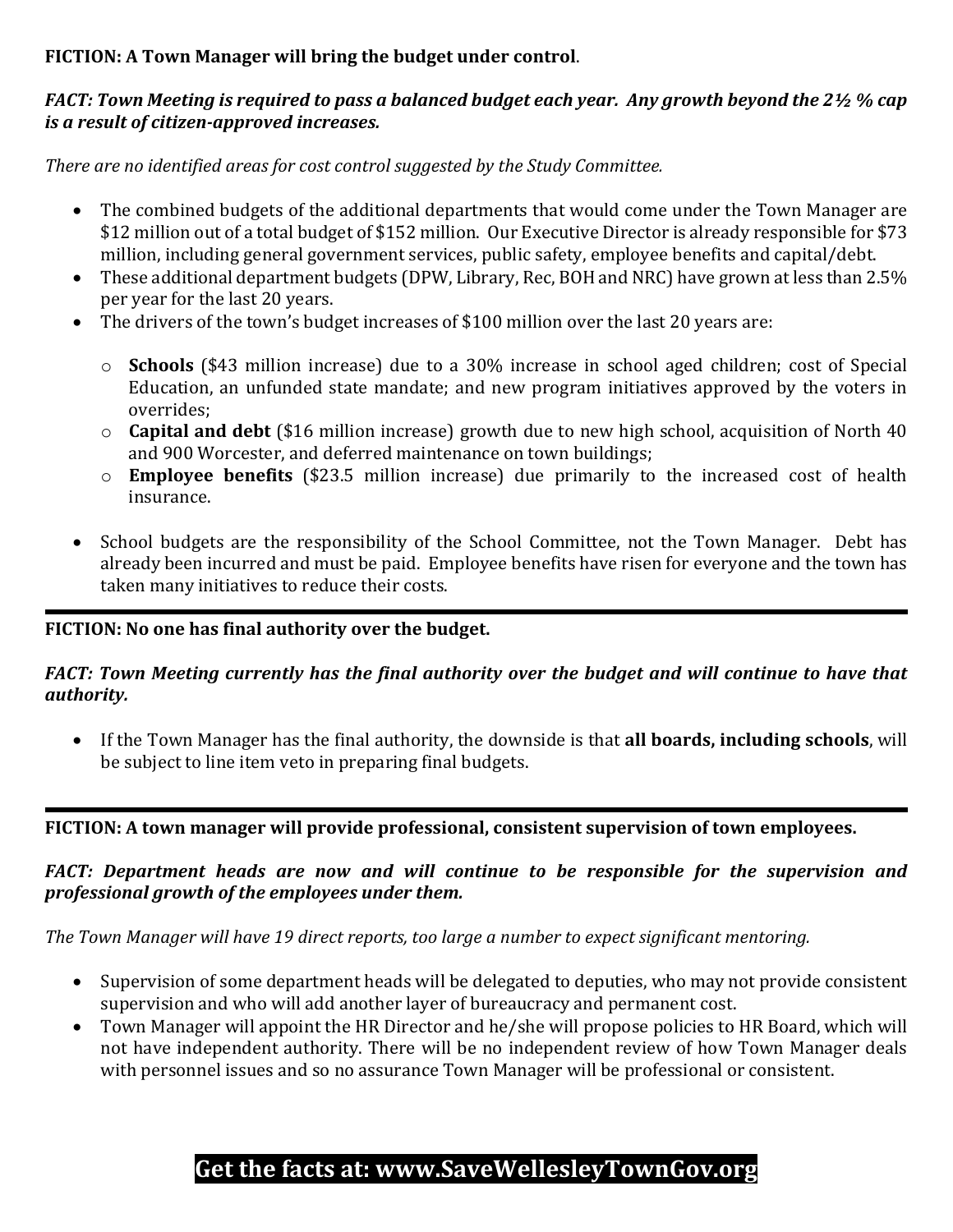#### **FICTION: The new government will be more transparent.**

#### *FACT: The new government will not be more transparent because the bulk of the decision‐making authority will be in the hands of a person not subject to Open Meeting laws.*

- The Executive Director must now bring matters to the Board of Selectmen for decisions in a public session, with an opportunity for Citizen Speak. A Town Manager can make most decisions without a public meeting.
- The meetings of the boards may be public and televised, but the boards are no longer the decision makers.
- The form of checks and balances may remain by having elected boards but the vitality will diminish since the boards will not control the tools (staff and budget) to implement their missions.

#### **FICTION: The new government will be more participative.**

*FACT: Participation depends on whether people think their involvement will make a difference. Boards* under this structure are advisory only. People who have given so much of their time are likely to take *their talents elsewhere to have more impact.* 

**FICTION: There are new checks and balances in the town manager proposal.**

#### *FACT: The checks and balances are weak and subject to further erosion.*

- There are three checks: Human Resources Board, Advisory and Town Meeting.
	- $\circ$  HR is a rubber stamp. It can take no action without the prior recommendation of the HR Director. who will be appointed by the Town Manager.
	- $\circ$  The role of the Advisory Committee is not spelled out at all. It is intended that the Town Manager will present all budgets to Advisory. Without a clear role articulated in the bylaws, its traditional role of full and thoughtful review can be marginalized.
	- $\circ$  The Town Meeting is to receive all budget information from the Town Manager. Unless an elected board decides to challenge the recommendation of the Town Manager on the floor of Town Meeting, a move that would have significant political consequences, Town Meeting is not going to get as much information about budgeting or programming that it has in the past, information that is essential for Town Meeting to make informed decisions.

## **FICTION: Long term planning is ineffective and lacks town‐wide vision.**

*FACT: Town Meeting has concurred that the Board of Selectmen should develop a long term strategic plan, which can be achieved through an amendment to the bylaws; it does not require restructuring the government.*

**FICTION: The proposal is the result of an extensive and thoughtful process.** 

*FACT: The process was not extensive or thoughtful for anyone other than the nine appointed members of the TGSC.* 

• The TGSC failed to explain to Town Meeting the many possible options it had to centralize decision making;